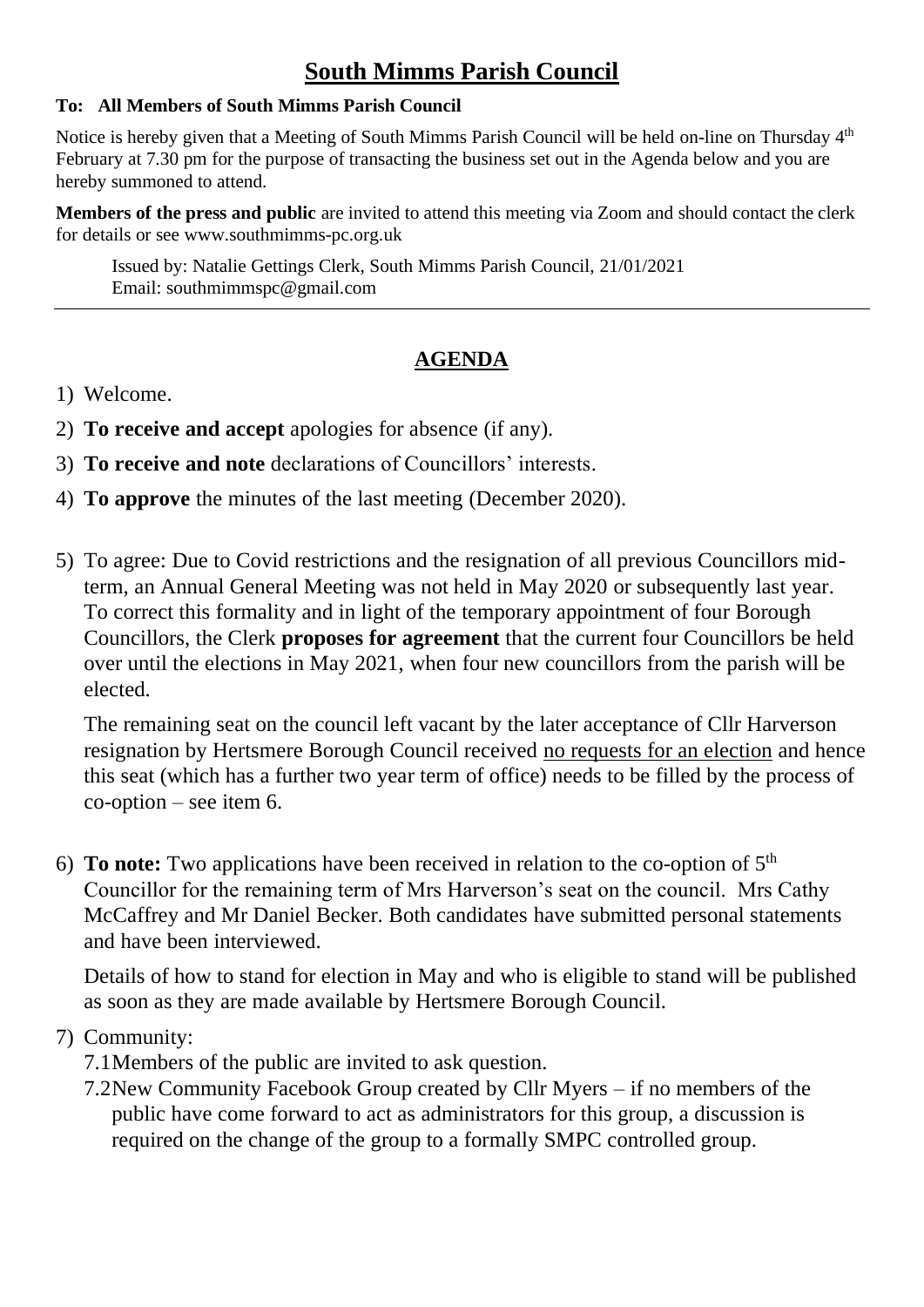- 8) Planning:
	- 8.1 *21/0119/LBC* Mimms Hall, Warren Gate Lane construction of an outdoors tennis court and associated fencing.
	- 8.2 *21/0093/HSE* 23 Ceil Cottages, further to the previous application for a side and rear extension (which was granted) the new application adds a loft conversion with rear dormer and Juliet balcony.
	- 8.3 *21/0090/CLP* Oak Villa Wash Lane, two story rear extension.
	- 8.4 *20/2129/Ful* Land adjacent to 49 Blanche Lane, new 2 storey 3 bed house (comments were required by 25/01 so this was emailed to councillors ahead of the meeting for any comments. Determination deadline is 24/02/21. Clerk has received representation from neighbours to ask SMPC to still discuss this and submit views to Hertsmere.
	- 8.5 *20/2085/ADV* Non illuminated advertisement sign at Pitstop 21 St Albans Road (retrospective) and 21/0091/FUL Single storey rear extension of metallic construction. However still no application for the car port – see Enforcement update.
	- 8.6 *21/0054/LBC*  Dancers Hill House Conversion of Dancers Hill House into three flats (1 x 2 bed, 2 x 3 bed) to include single storey rear extension, front basement terrace and bridge, alterations to fenestration, internal layout and landscape. Two storey side extension to detached Cottage, single storey rear extension to Potting Sheds and construction of glass link to Cottage to create one 4-bed dwelling to include alterations to fenestration and internal layout to both. *NB: This is a reapplication of the planning permission granted 3 years ago but not acted on.*
	- 8.7 *21/0161/LBC* Cedar House Blanche Lane, Instillation of access hatch to front elevation (listed building consent).
	- 8.8 Enforcement updates from Clerk:
		- Aggregates Site next to Romani House going to a full public enquiry.
		- Wash Lane gates Enforcement to inspect next week.
		- Pitstop 21– some planning applications have been submitted now as above, but not for the car port. Victor Unuigbe at Hertsmere enforcement is chasing owners (separate from tenants).
		- A1 Skips- response from Hertsmere, formal action to be taken in three weeks if A1 continue and fail to apply for a retrospective license after cease and desist letter was issued.